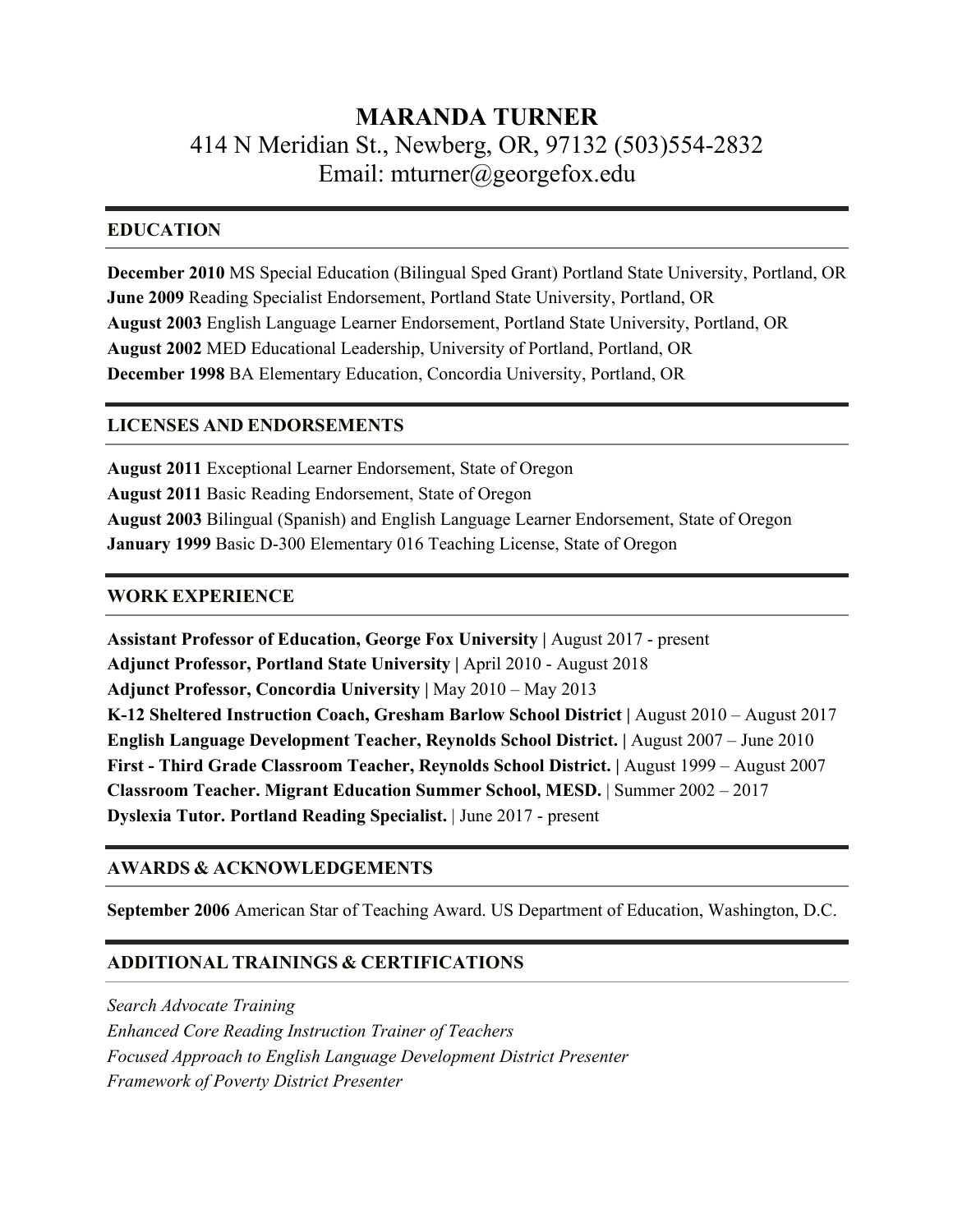#### **PUBLICATIONS – PEER REVIEWED**

Sanford, A., Brown, J., & **Turner, M**. (2012). Enhancing instruction for English learners in response to intervention systems: The PLUSS model. *Multiple Voices for Ethnically Diverse Exceptional Learners*, *13*(1), 56-70.

#### **ACCEPTED PRESENTATIONS (POSTPONED DUE TO COVID)**

**Turner, M.** & Cevallos, T. **(2020).** "Using Games to Attain Meaningful Learning in SLA & ESOL PD." Presentation prepared for Confederation of School Administrators (COSA) English Learners Alliance Conference, Eugene, OR. Conference Cancelled.

Kleiber, J. & **Turner, M.,** (2020). "From Role Play to Reality." Presentation prepared for International Christian Community of Teacher Educators (ICCTE), Mt. Vernon, OH. Conference Postponed.

Headley, S., Kleiber, J., & **Turner, M. (2019).** "Game-Based Pedagogy and Empathy." Round table presentation prepared for International Christian Community of Teacher Educators (ICCTE), Mt. Vernon, OH. Conference Postponed.

#### **PRESENTATIONS**

- Heide, S. & **Turner, M. (2019).** "Bringing the World In: Using Technology and Site Visits to Provide Diverse Experiences to Preservice Teacher Candidates." Round table presentation at the Oregon Association of Teacher Educators, Portland, OR.
- **Turner, M.,** Gibson, S., & Heide, S. (2019). "Culturally Conscious Texts." Presentation at the Oregon State Literacy Association, Portland, OR.
- **Turner, M.** (2018). "Dive Deep into Rigor." Presentation at Oregon State Literacy Association, Portland, OR.
- Brown, J.E., & **Turner, M.,** (2016). "Writing Linguistically Appropriate IEP Goals in Dual Language Programs." Presentation at Oregon Association for Bilingual Education, Portland, OR.
- Brown, J.E., & **Turner, M.,** (2016). "Analyzing Linguistically Appropriate IEP Goals in Dual Language Programs." Presentation at Massachusetts Association for Bilingual Education, Framingham, MA.
- Brown, J.E., & **Turner, M.,** (2016). "Writing Linguistically Appropriate IEP Goals in Dual Language Programs." Presentation at Massachusetts Association for Bilingual Education, Framingham, MA.
- Brown, J.E., & **Turner, M.,** (2011). "Creating Culturally and Linguistically Appropriate IEPs." Special Preconvention Workshop at Council for Exceptional Children National Convention, National Harbor, MD.